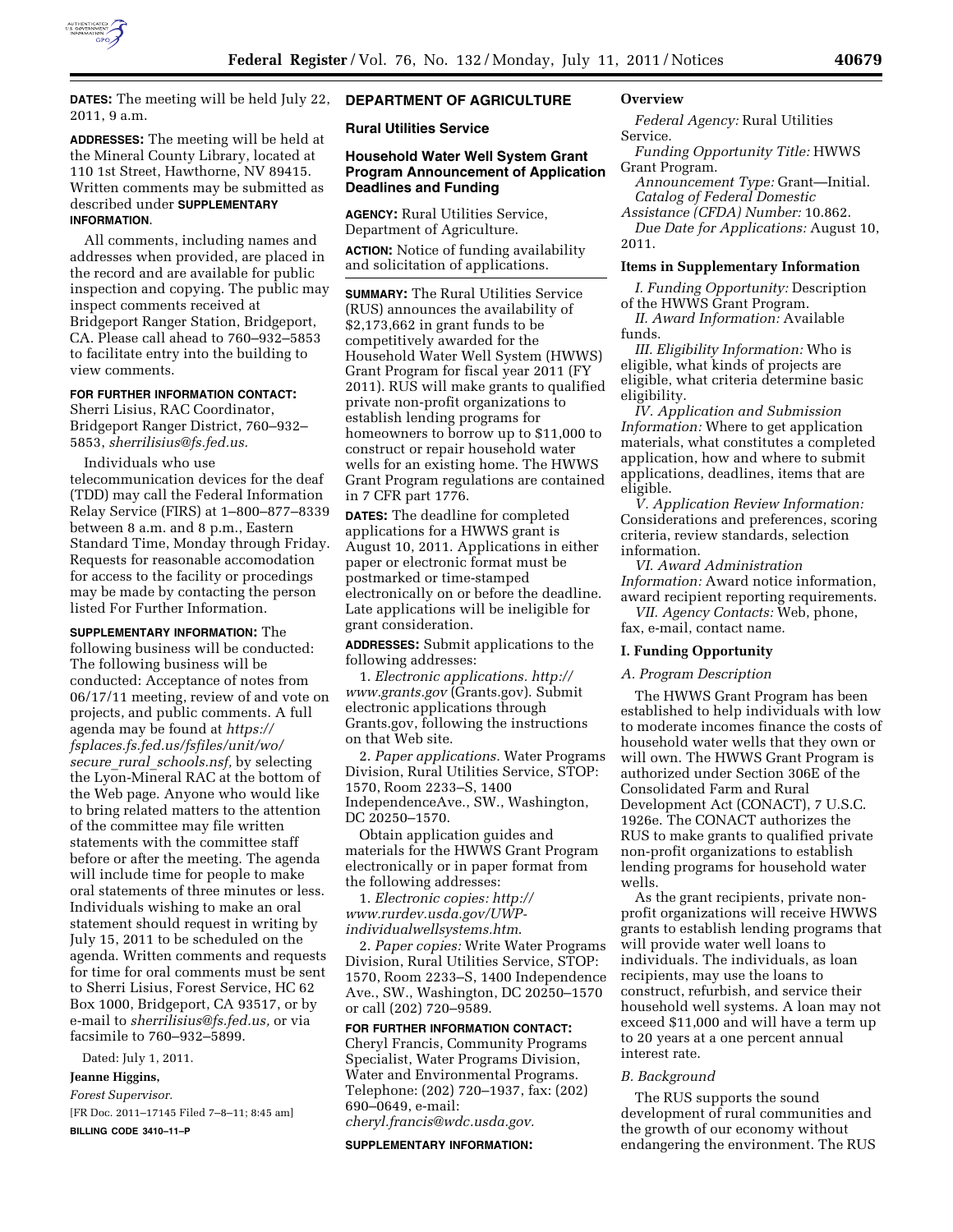provides financial and technical assistance to help communities bring safe drinking water and sanitary, environmentally sound waste disposal facilities to Rural Americans in greatest need.

Central water systems may not be the only or best solution to drinking water problems. Distance or physical barriers make public central water systems costly to deploy in remote areas. A significant number of geographically isolated households without water service might require individual wells rather than connections to new or existing community systems. The goal of the RUS is not only to make funds available to those communities most in need of potable water but also to ensure that facilities used to deliver drinking water are safe and affordable. There is a role for private wells in reaching this goal.

#### *C. Purpose*

The purpose of the HWWS Grant Program is to provide funds to private non-profit organizations to assist them in establishing loan programs from which individuals may borrow money for HWWS. Faith-based organizations are eligible and encouraged to apply for this program. Applicants must show that the project will provide technical and financial assistance to eligible individuals to remedy household well problems.

Due to the limited amount of funds available under the HWWS Grant Program, 10 applications may be funded from FY 2011 funds. Applications from existing HWWS grant recipients are acceptable and will be evaluated as new applications.

#### **II. Award Information**

*Funding Instrument Type:* Grant. *Anticipated Total Priority Area* 

*Funding:* Undetermined at this time. *Anticipated Number of Awards:* 10. *Length of Project Periods:* 12-month project.

*Assistance Instrument:* Grant Agreement with successful applicants before any grant funds are disbursed.

### **III. Eligibility Information**

*A. Who is eligible for grants?* 

1. An organization is eligible to receive a HWWS grant if it:

a. Has an active registration with current information in the Central Contractor Registration (CCR) database and has a Dun and Bradstreet (D&B) Data Universal Numbering System (DUNS) number.

b. Is a private, non-profit organization. c. Is legally established and located within one of the following:

(1) A state within the United States

(2) The District of Columbia

(3) The Commonwealth of Puerto Rico

(4) A United States territory

d. Has the legal capacity and authority to carry out the grant purpose;

e. Has sufficient expertise and experience in lending activities;

f. Has sufficient expertise and experience in promoting the safe and productive use of individually-owned HWWS and ground water;

g. Has no delinquent debt to the Federal Government or no outstanding judgments to repay a Federal debt;

h. Demonstrates that it possesses the financial, technical, and managerial capability to comply with Federal and State laws and requirements.

2. An individual is ineligible to receive a Household Water Well grant. An individual may receive a loan from an organization receiving a grant award.

### *B. What are the basic eligibility requirements for a project?*

1. *Project Eligibility.* To be eligible for a grant, the project must:

a. Be a revolving loan fund created to provide loans to eligible individuals to construct, refurbish, and service individually-owned HWWS (*see* 7 CFR 1776.11 and 1776.12). Loans may not be provided for home sewer or septic system projects.

b. Be established and maintained by a private, non-profit organization.

c. Be located in a rural area. Rural area is defined as locations other than cities or towns of more than 50,000 people and the contiguous and adjacent urbanized area of such towns and cities.

2. *Required Matching Contributions.*  Grant applicants must provide written evidence of a matching contribution of at least 10 percent from sources other than the proceeds of a HWWS grant. Inkind contributions will not be considered for the matching requirement. Please see 7 CFR 1776.9 for the requirement.

3. *Other—Requirements.* 

a. DUNS numbers and CCR Registration. Applicants must have Dun and Bradstreet (D&B) Data Universal Numbering System (DUNS) numbers and be registered in the Central Contractor Registration (CCR) database prior to submitting an electronic or a paper application. The DUNS numbers and CCR requirements are contained in 2 CFR part 25. CCR is the repository for standard information about applicants and recipients.

b. DUNS Number. An organization must have a DUNS number and include the number in its Application for Federal Assistance. A DUNS number will be required whether an applicant is

submitting a paper application or an electronic application through Grants.gov. To verify that your organization has a DUNS number or to receive one from D&B at no cost, call the dedicated toll-free request line at 1– 866–705–5711 or visit *[http://](http://fedgov.dnb.com/webform/) [fedgov.dnb.com/webform/](http://fedgov.dnb.com/webform/)* on the Internet.

c. Central Contractor Registry (CCR). (1) In accordance with  $2 \overline{CFR}$  part 25, applicants, whether applying electronically or by paper, must be registered in the CCR prior to submitting an application. Applicants may register for the CCR at *[https://](https://www.uscontractorregistration.com/)* 

*[www.uscontractorregistration.com/](https://www.uscontractorregistration.com/)* or by calling 1–877–252–2700. Completing the CCR registration process takes up to five business days, and applicants are strongly encourage to begin the process well in advance of the deadline specified in this notice.

(2) The CCR registration must remain active, with current information, at all times during which an entity has an application under consideration by an agency or has an active Federal Award. To remain registered in the CCR database after the initial registration, the applicant is required to review and update on an annual basis from the date of initial registration or subsequent updates its information in the CCR database to ensure it is current, accurate and complete.

d. Eligibility for Loans Provided by Grant Recipients. Individuals are not eligible for grants but are eligible for loans from organizations receiving grant awards under the HWWS Program. Eligibility to receive a HWWS loan will be based on the following criteria:

(1) An individual must be a member of a household of which the combined household income of all members does not exceed 100 percent of the median non-metropolitan household income for the State or territory in which the individual resides. Household income is the total income from all sources received by each adult household member for the most recent 12-month period for which the information is available. It does not include income earned or received by dependent children under 18 years old or other benefits that are excluded by Federal law. The non-metropolitan household income must be based on the most recent decennial census of the United **States** 

RUS publishes a list of income exclusions in 7 CFR 3550.54(b). Also, the Department of Housing and Urban Development published a list of income exclusions in the **Federal Register** on April 20, 2001 at 66 FR 20318 (*See*  ''Federally Mandated Exclusions'').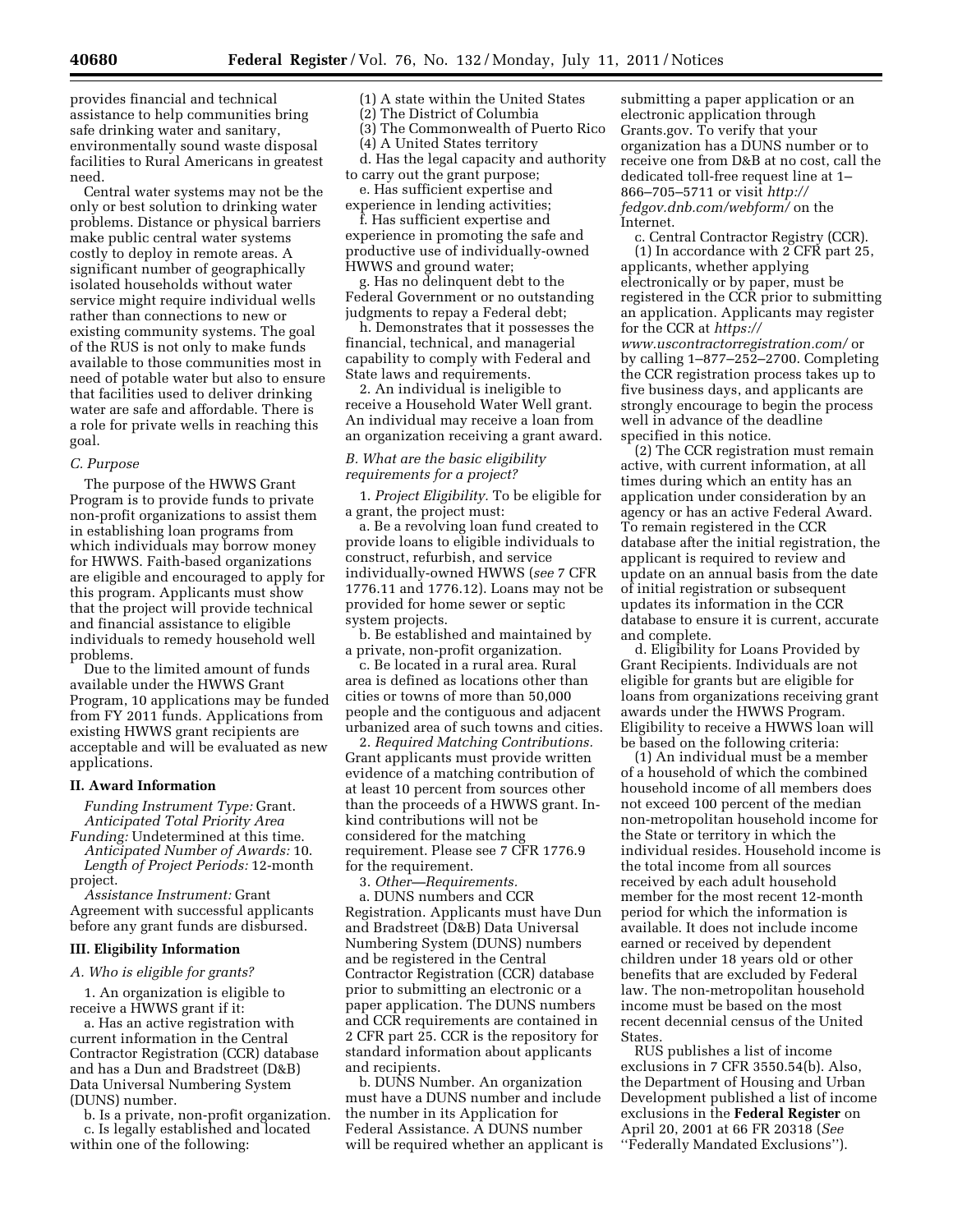(2) The loan recipient must own and occupy the home being improved with the proceeds of the Household Water Well loan or be purchasing the home to occupy under a legally enforceable land purchase contract which is not in default by either the seller or the purchaser.

(3) The home being improved with the water well system must be located in a rural area.

(4) The loan for a water well system must not be associated with the construction of a new dwelling.

(5) The loan must not be used to substitute a water well system for water service available from collective water systems. (For example, a loan may not be used to restore an old well abandoned when a dwelling was connected to a water district's water line.)

(6) Not be suspended or debarred from participation in Federal programs.

# **IV. Application and Submission Information**

### *A. Where To Get Application Information*

The Household Water Well System Grant Application Guide (Application Guide), copies of necessary forms and samples, and the HWWS Grant Program regulation are available from these sources:

1. Internet for electronic copies: *<http://www.grants.gov>*or *[http://](http://www.rurdev.usda.gov/UWP-individualwellsystems.htm)  [www.rurdev.usda.gov/UWP](http://www.rurdev.usda.gov/UWP-individualwellsystems.htm)[individualwellsystems.htm;](http://www.rurdev.usda.gov/UWP-individualwellsystems.htm)* 

2. Water and Environmental Programs for paper copies: RUS, Water Programs Division, STOP 1570, Room 2233–S, 1400 Independence Ave SW., Washington, DC 20250–1570, Telephone: (202) 720–9589, Fax: (202) 690–0649.

### *B. Content and Form of Application Submission*

#### 1. *Rules and Guidelines:*

a. Detailed information on each item required can be found in the HWWS Grant Program regulation (7 CFR part 1776) and the Application Guide. Applicants are strongly encouraged to read and apply both the regulation and the application guide. This Notice does not change the requirements for a completed application for any form of HWWS financial assistance specified in the regulation. The regulation and application guide provide specific guidance on each of the items listed.

b. Applications should be prepared in conformance with the provisions in 7 CFR part 1776, subpart B, and applicable regulations including 7 CFR parts 3015 and 3019. Applicants should

use the application guide which contains instructions and other important information in preparing their application. Completed applications must include the items found in the checklist in the next paragraph.

2. *Checklist of Items in Completed Application Packages:* 

a. The application process—electronic or paper—requires a DUNS number and an active registration in the Central Contractor Registry (CCR).

(1) You will need a DUNS number first to access or register at any of the services. To verify that your organization has a DUNS number or to receive one from D&B at no cost, call the dedicated toll-free request line at 1–866–705–5711 or visit *[http://](http://fedgov.dnb.com/webform/) [fedgov.dnb.com/webform/](http://fedgov.dnb.com/webform/)* on the Internet.

(2) Your organization must be listed in the CCR. If you have not used Grants.gov before, you will need to register with the CCR and the Credential Provider. You may register for the CCR by calling the CCR Assistance Center at 1–888–227–2423 or you may register online at *[http://www.ccr.gov.](http://www.ccr.gov)* New registrations can take 3–5 business days to process in CCR. Updating or renewing an active registration has a shorter turnaround, 24 hours. Setting up a CCR listing is a one-time procedure with annual updates. Registrations in CCR are active for one year. The CCR registers your organization, housing your organizational information and allowing Grants.gov to use the information to verify your identity. The DUNS number, Taxpayer Identification Number (TIN), and name and address of the applicant organization must match CCR data files.

RUS strongly recommends obtaining a DUNS number and listing the applicant organization in the Central Contractor Registry (CCR) well in advance of the deadline specified in this notice.

b. The electronic and paper application process requires forms with the prefixes RD and SF as well as supporting documents and certifications.

### Application Items

1. SF–424, ''Application for Federal Assistance''.

2. SF–424A, ''Budget Information— Non-Construction Programs''.

3. SF–424B, ''Assurances—Non-Construction Programs''.

4. SF–LLL, ''Disclosure of Lobbying Activity''.

5. Form RD 400–1, ''Equal

Opportunity Agreement''.

6. Form RD 400–4, ''Assurance Agreement (Under Title VI, Civil Rights Act of 1964).

7. Project Proposal, Project Summary, Needs Assessment, Project Goals and Objectives, Project Narrative.

8. Work Plan.

9. Budget and Budget Justification. 10. Evidence of Legal Authority and Existence.

11. Documentation of private nonprofit status and Internal Revenue Service (IRS) Tax Exempt Status.

12. List of Directors and Officers. 13. Financial information and

sustainability (narrative).

14. Assurances and Certifications of Compliance with Other Federal **Statutes** 

The forms in items 1 through 6 must be completed and signed where appropriate by an official of your organization who has authority to obligate the organization legally. RD forms are used by programs under the Rural Development mission area. Standard forms (SF) are used Government-wide. In addition to the sources listed in section A, the forms may be accessed electronically through the Rural Development Web site at *[http://www.rurdev.usda.gov/](http://www.rurdev.usda.gov/FormsAndPublications.html) [FormsAndPublications.html.](http://www.rurdev.usda.gov/FormsAndPublications.html)* 

See section V, ''Application Review Information,'' for instructions and guidelines on preparing Items 7 through 13.

3. *Compliance with Other Federal Statutes.* The applicant must provide evidence of compliance with other Federal statutes and regulations, including, but not limited to the following:

a. 7 CFR part 15, subpart A— Nondiscrimination in Federally Assisted Programs of the Department of Agriculture—Effectuation of Title VI of the Civil Rights Act of 1964.

b. 7 CFR part 3015—Uniform Federal Assistance Regulations.

c. 7 CFR part 3017—Governmentwide Debarment and Suspension (Nonprocurement).

d. 7 CFR part 3018—New Restrictions on Lobbying.

e. 7 CFR part 3019—Uniform Administrative Requirements for Grants and Other Agreements with Institutions of Higher Education, Hospitals, and Non-profit Organizations.

f. 7 CFR part 3021—Governmentwide Requirements for Drug-Free Workplace (Financial Assistance).

g. Executive Order 13166, ''Improving Access to Services for Persons with Limited English Proficiency.'' For information on limited English proficiency and agency-specific guidance, go to *[http://www.LEP.gov.](http://www.LEP.gov)* 

h. Federal Obligation Certification on Delinquent Debt.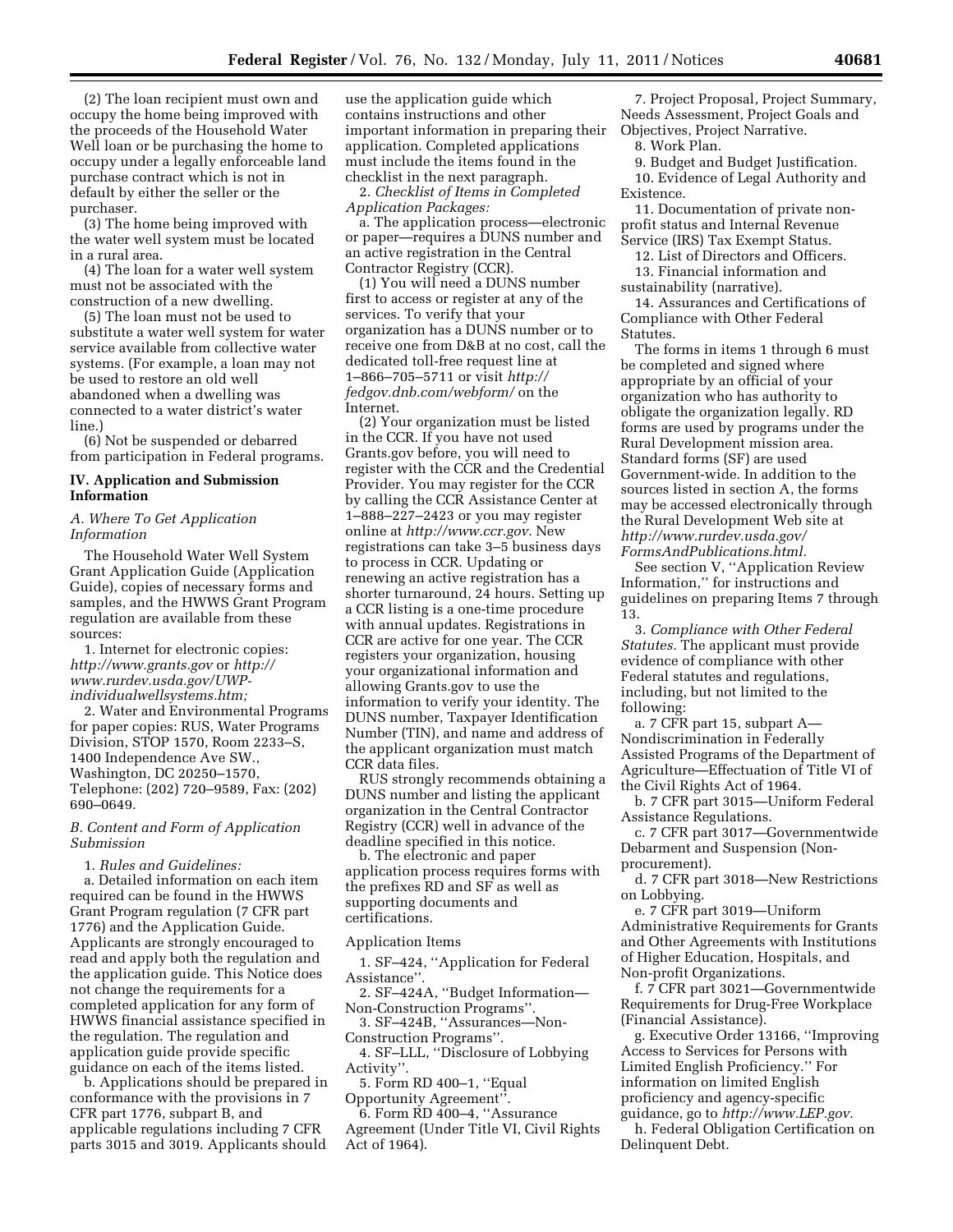*C. How many copies of an application are required?* 

1. *Applications Submitted on Paper.*  Submit one signed original and two additional copies. The original and each of the two copies must include all required forms, certifications, assurances, and appendices, be signed by an authorized representative, and have original signatures. Do not include organizational brochures or promotional materials.

2. *Applications Submitted Electronically.* Additional paper copies are unnecessary if the application is submitted electronically through *[http://](http://www.grants.gov) [www.grants.gov.](http://www.grants.gov)* 

*D. How and Where To Submit an Application* 

1. *Submitting Paper Applications.*  a. For paper applications mail or ensure delivery of an original paper application (no stamped, photocopied, or initialed signatures) and two copies by the deadline date to: RUS, Water Programs Division, STOP 1570, Room 2233–S, 1400 Independence Ave., SW., Washington, DC 20250–1570, Telephone: (202) 720–9589.

Submit paper applications marked ''Attention: Water and Environmental Programs.''

b. Applications must show proof of mailing or shipping by one of the following:

(1) A legibly dated U.S. Postal Service (USPS) postmark;

(2) A legible mail receipt with the date of mailing stamped by the USPS; or

(3) A dated shipping label, invoice, or receipt from a commercial carrier.

c. If a deadline date falls on a weekend, it will be extended to the following Monday. If the date falls on a Federal holiday, it will be extended to the next business day.

d. Due to screening procedures at the Department of Agriculture, packages arriving via the USPS are irradiated, which can damage the contents and delay delivery. RUS encourages applicants to consider the impact of this procedure in selecting an application delivery method.

2. *Submitting Electronic Applications.*  a. Applications will not be accepted

by fax or electronic mail. b. Electronic applications for grants will be accepted if submitted through

Grants.gov at *[http://www.grants.gov.](http://www.grants.gov)*  c. Applicants must preregister

successfully with Grants.gov to use the electronic applications option. Application information may be downloaded from Grants.gov without preregistration.

d. Applicants who apply through Grants.gov should submit their

electronic applications before the deadline.

e. Grants.gov contains full instructions on all required passwords, credentialing, and software. Follow the instructions at Grants.gov for registering and submitting an electronic application.

f. Grants.gov has two preregistration requirements: A DUNS number and an active registration in the Central Contractor Registry (CCR). See the ''Checklist of Items in Completed Application Packages'' for instructions on obtaining a DUNS number and registering in the CCR.

g. You must be registered with Grants.gov before you can submit an electronic grant application.

(1) You must register at *[https://](https://apply.grants.gov/OrcRegister) [apply.grants.gov/OrcRegister.](https://apply.grants.gov/OrcRegister)* 

(2) Organization registration user guides and checklists are available at *[http://www.grants.gov/applicants/](http://www.grants.gov/applicants/get_registered.jsp) get*\_*[registered.jsp.](http://www.grants.gov/applicants/get_registered.jsp)* 

(3) Grants.gov requires some credentialing and online authentication procedures. When an applicant organization is registered with CCR, the organization designates a point of contact who receives a password authorizing the person to designate staff members who are allowed to submit applications electronically through Grants.gov. These authorized organization representatives must be registered with Grants.gov to receive a username and password to submit applications. These procedures may take several business days to complete.

(4) Some or all of the CCR and Grants.gov registration, credentialing and authorizations require updates. If you have previously registered at Grants.gov to submit applications electronically, please ensure that your registration, credentialing and authorizations are up to date well in advance of the grant application deadline.

h. To use Grants.gov:

(1) Follow the instructions on the Web site to find grant information.

(2) Download a copy of an application package.

(3) Complete the package off-line. (4) Upload and submit the application

via the Grants.gov Web site. (5) If a system problem or technical difficulty occurs with an electronic application, please use the customer support resources available at the Grants.gov Web site.

(6) Again, RUS encourages applicants to take early action to complete the signup, credentialing and authorization procedures at *Grants.gov* before submitting an application at the Web site.

#### *E. Deadlines*

The deadline for paper and electronic submissions is August 10, 2011. Paper applications must be postmarked and mailed, shipped, or sent overnight no later than the closing date to be considered for FY 2011 grant funding. Electronic applications must have an electronic date and time stamp by midnight of August 10, 2011 to be considered on time. RUS will not accept applications by fax or e-mail. Applications that do not meet the criteria above are considered late applications and will not be considered. RUS will notify each late applicant that its application will not be considered.

### *F. Funding Restrictions*

1. *Eligible Grant Purposes* 

a. Grant funds must be used to establish and maintain a revolving loan fund to provide loans to eligible individuals for household water well systems.

b. Individuals may use the loans to construct, refurbish, rehabilitate, or replace household water well systems up to the point of entry of a home. Point of entry for the well system is the junction where water enters into a home water delivery system after being pumped from a well.

c. Grant funds may be used to pay administrative expenses associated with providing Household Water Well loans.

2. *Ineligible Grant Purposes.* 

a. Administrative expenses incurred in any calendar year that exceeds 10 percent of the household water well loans made during the same period do not qualify for reimbursement.

b. Administrative expenses incurred before RUS executes a grant agreement with the recipient do not qualify for reimbursement.

c. Delinquent debt owed to the Federal Government does not qualify for reimbursement.

d. Grant funds may not be used to provide loans for household sewer or septic systems.

e. Household Water Well loans may not be used to pay the costs of water well systems for the construction of a new house.

f. Household Water Well loans may not be used to pay the costs of a home plumbing system.

### **V. Application Review Information**

#### *A. Criteria*

This section contains instructions and guidelines on preparing the project proposal, work plan, and budget sections of the application. Also, guidelines are provided on the additional information required for RUS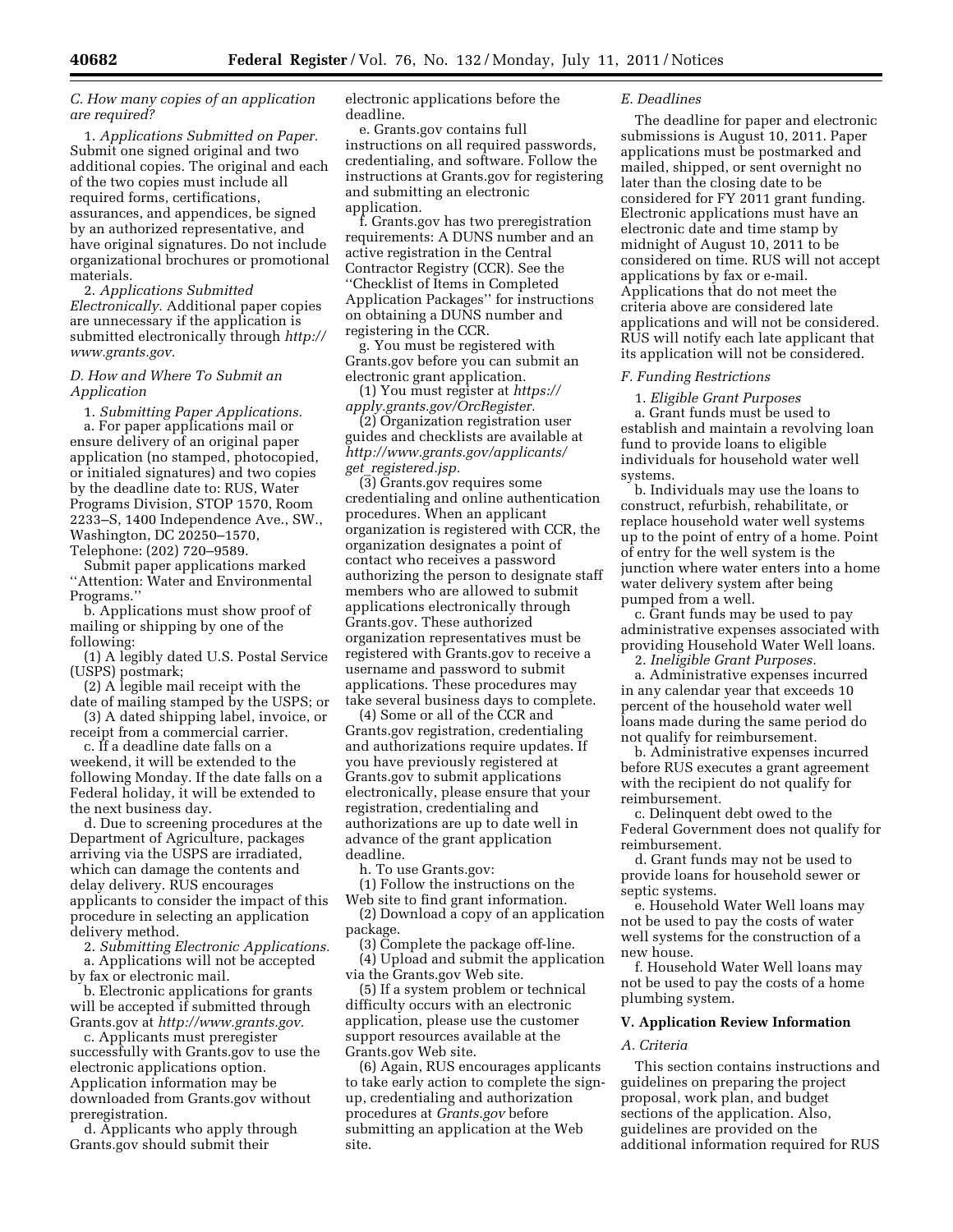to determine eligibility and financial feasibility.

1. *Project Proposal.* The project proposal should outline the project in sufficient detail to provide a reader with a complete understanding of the loan program. Explain what will be accomplished by lending funds to individual well owners. Demonstrate the feasibility of the proposed loan program in meeting the objectives of this grant program. The proposal should include the following elements:

a. *Project Summary.* Present a brief project overview. Explain the purpose of the project, how it relates to RUS' purposes, how the project will be executed, what the project will produce, and who will direct it.

b. *Needs Assessment.* To show why the project is necessary, clearly identify the economic, social, financial, or other problems that require solutions. Demonstrate the well owners' need for financial and technical assistance. Quantify the number of prospective borrowers or provide statistical or narrative evidence that a sufficient number of borrowers will exist to justify the grant award. Describe the service area. Provide information on the household income of the area and other demographical information. Address community needs.

c. *Project Goals and Objectives.*  Clearly state the project goals. The objectives should clearly describe the goals and be concrete and specific enough to be quantitative or observable. They should also be feasible and relate to the purpose of the grant and loan program.

d. *Project Narrative.* The narrative should cover in more detail the items briefly described in the Project Summary. Demonstrate the grant applicant's experience and expertise in promoting the safe and productive use of individually-owned household water well systems. The narrative should address the following points:

(1) Document the grant applicant's ability to manage and service a revolving fund. The narrative may describe the systems that are in place for the full life cycle of a loan from loan origination through servicing. If a servicing contractor will service the loan portfolio, the arrangement and services provided must be discussed.

(2) Show evidence of the availability of funds from sources other than the HWWS grant. Describe the contributions the project will receive from your organization, state agencies, local government, other Federal agencies, non-government organizations, private industry, and individuals. The documentation should describe how the

contributions will be used to pay your operational costs and provide financial assistance for projects.

(3) Demonstrate that the organization has secured commitments of significant financial support from other funding sources.

(4) List the fees and charges that borrowers will be assessed.

2. *Work Plan.* The work plan or scope of work must describe the tasks and activities that will be accomplished with available resources during the grant period. It must include who will carry out the activities and services to be performed and specific timeframes for completion. Describe any unusual or unique features of the project such as innovations, reductions in cost or time, or extraordinary community involvement.

3. *Budget and Budget Justification.*  Use the Form SF–424A, Budget Information—Non-Construction Programs, to show your budget cost elements. The form summarizes resources as Federal and non-Federal funds and costs. ''Federal'' refers only to the HWWS Grant Program for which you are applying. ''Non-Federal'' refers to resources from your organization, state agencies, local government, other Federal agencies, non-government organizations, private industry, and individuals. Both Federal and non-Federal resources shall be detailed and justified in the budget and narrative justification.

a. Provide a budget with line item detail and detailed calculations for each budget object class identified in section B of the Budget Information form (SF– 424A). Detailed calculations must include estimation methods, quantities, unit costs, and other similar quantitative detail sufficient for the calculation to be duplicated. Also include a breakout by the funding sources identified in Block 15 of the SF–424.

b. Provide a narrative budget justification that describes how the categorical costs are derived for all capital and administrative expenditures, the matching contribution, and other sources of funds necessary to complete the project. Discuss the necessity, reasonableness, and allocability of the proposed costs. Consult OMB Circular A–122: ''Cost Principles for Non-Profit Organizations'' for information about appropriate costs for each budget category.

c. If the grant applicant will use a servicing contractor, the fees may be reimbursed as an administrative expense as provided in 7 CFR 1776.13. These fees must be discussed in the budget narrative. If the grant applicant will hire a servicing contractor, it must

demonstrate that all procurement transactions will be conducted in a manner to provide, to the maximum extent practical, open and free competition. Recipients must justify any anticipated procurement action that is expected to be awarded without competition and exceed the simplified acquisition threshold fixed at 41 U.S.C. 403(11) (currently set at \$100,000).

d. The indirect cost category should be used only when the grant applicant currently has an indirect cost rate approved by the Department of Agriculture or another cognizant Federal agency. A grant applicant that will charge indirect costs to the grant must enclose a copy of the current rate agreement. If the grant applicant is in the process of initially developing or renegotiating a rate, the grant applicant shall submit its indirect cost proposal to the cognizant agency immediately after the applicant is advised that an award will be made. In no event, shall the indirect cost proposal be submitted later than three months after the effective date of the award. Consult OMB Circular A–122 for information about indirect costs.

4. *Evidence of Legal Authority and Existence.* The applicant must provide satisfactory documentation that it is legally recognized under state and Federal law as a private non-profit organization. The documentation also must show that it has the authority to enter into a grant agreement with the RUS and to perform the activities proposed under the grant application. Satisfactory documentation includes, but is not limited to, certificates from the Secretary of State, copies of state statutes or laws establishing your organization, and copies of your organization's articles of incorporation and bylaws. Letters from IRS awarding tax-exempt status are not considered adequate evidence.

5. *List of Directors and Officers.* The applicant must submit a certified list of directors and officers with their respective terms.

6. *IRS Tax Exempt Status.* The applicant must submit evidence of tax exempt status from the Internal Revenue Service.

7. *Financial Information and Sustainability.* The applicant must submit pro forma balance sheets, income statements, and cash flow statements for the last three years and projections for three years. Additionally, the most recent audit of the applicant's organization must be submitted.

#### *B. Evaluation Criteria*

Grant applications that are complete and eligible will be scored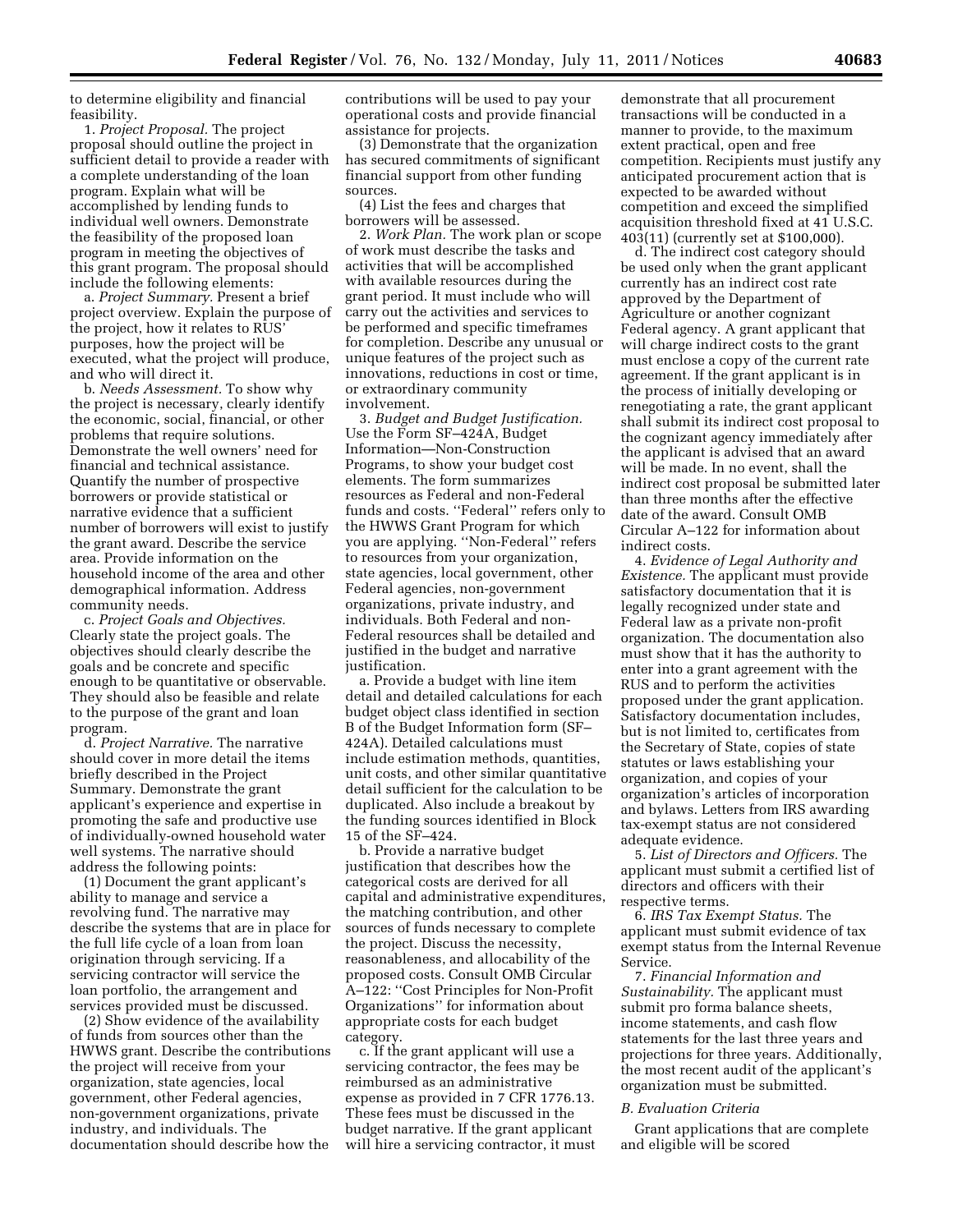competitively based on the following scoring criteria:

| Scoring criteria                                                                                                                                                                                                                                                                                                                                                                                                                       | Points                                |
|----------------------------------------------------------------------------------------------------------------------------------------------------------------------------------------------------------------------------------------------------------------------------------------------------------------------------------------------------------------------------------------------------------------------------------------|---------------------------------------|
| Degree of expertise and experience in promoting the safe and productive use of individually-owned household water<br>well systems and ground water.                                                                                                                                                                                                                                                                                    | Up to 30 points.                      |
| Percentage of applicant contributions. Points allowed under this paragraph will be based on written evidence of the<br>availability of funds from sources other than the proceeds of a HWWS grant to pay part of the cost of a loan recipi-<br>ent's project. In-kind contributions will not be considered. Funds from other sources as a percentage of the HWWS<br>grant and points corresponding to such percentages are as follows: | Up to 20 points.                      |
|                                                                                                                                                                                                                                                                                                                                                                                                                                        | ineligible.                           |
|                                                                                                                                                                                                                                                                                                                                                                                                                                        | 5 points.<br>10 points.<br>15 points. |
| Extent to which the work plan demonstrates a well thought out, comprehensive approach to accomplishing the objec-<br>tives of this part, clearly defines who will be served by the project, and appears likely to be sustainable.                                                                                                                                                                                                      | 20 points.<br>Up to 20 points.        |
| Administrator's discretion, considering such factors as:                                                                                                                                                                                                                                                                                                                                                                               | Up to 10 points<br>Up to 10 points.   |
| The amount of needs demonstrated in the work plan; Previous experiences demonstrating excellent utilization of a<br>revolving loan fund grant; and Optimizing the use of agency resources.                                                                                                                                                                                                                                             | Up to 10 points.                      |

#### *C. Review Standards*

1. Incomplete applications as of the deadline for submission will not be considered. If an application is determined to be incomplete, the applicant will be notified in writing and the application will be returned with no further action.

2. Ineligible applications will be returned to the applicant with an explanation.

3. Complete, eligible applications will be evaluated competitively by a review team, composed of at least two RUS employees selected from the Water Programs Division. They will make overall recommendations based on the program elements found in 7 CFR part 1776 and the review criteria presented in this notice. They will award points as described in the scoring criteria in 7 CFR 1776.9 and this notice. Each application will receive a score based on the averages of the reviewers' scores and discretionary points awarded by the RUS Administrator.

4. Applications will be ranked and grants awarded in rank order until all grant funds are expended.

5. Regardless of the score an application receives, if RUS determines that the project is technically infeasible, RUS will notify the applicant, in writing, and the application will be returned with no further action.

### **VI. Award Administration Information**

### *A. Award Notices*

RUS will notify a successful applicant by an award letter accompanied by a grant agreement. The grant agreement will contain the terms and conditions for the grant. The applicant must

execute and return the grant agreement, accompanied by any additional items required by the award letter or grant agreement.

# *B. Administrative and National Policy Requirements*

1. This notice, the 7 CFR part 1776, and the application guide implement the appropriate administrative and national policy requirements. Grant recipients are subject to the requirements in 7 CFR part 1776.

2. Direct Federal grants, sub-award funds, or contracts under the HWWS Grant Program shall not be used to fund inherently religious activities, such as worship, religious instruction, or proselytization. Therefore, organizations that receive direct assistance should take steps to separate, in time or location, their inherently religious activities from the services funded under the HWWS Grant Program. Regulations for the Equal Treatment for Faith-based Organizations are contained in 7 CFR part 16, which includes the prohibition against Federal funding of inherently religious activities.

#### *C. Reporting*

1. *Performance Reporting.* All recipients of HWWS Grant Program financial assistance must provide quarterly performance activity reports to RUS until the project is complete and the funds are expended. A final performance report is also required. The final report may serve as the last annual report. The final report must include an evaluation of the success of the project.

2. *Financial Reporting.* All recipients of HWWS Grant Program financial assistance must provide an annual

audit, beginning with the first year a portion of the financial assistance is expended. The grantee will provide an audit report or financial statements as follows:

a. Grantees expending \$500,000 or more Federal funds per fiscal year will submit an audit conducted in accordance with OMB Circular A–133. The audit will be submitted within 9 months after the grantee's fiscal year. Additional audits may be required if the project period covers more than one fiscal year.

b. Grantees expending less than \$500,000 will provide annual financial statements covering the grant period, consisting of the organization's statement of income and expense and balance sheet signed by an appropriate official of the organization. Financial statements will be submitted within 90 days after the grantee's fiscal year.

3. *Recipient and Subrecipient Reporting.* The applicant must have the necessary processes and systems in place to comply with the reporting requirements for first-tier sub-awards and executive compensation under the Federal Funding Accountability and Transparency Act of 2006 in the event the applicant receives funding unless such applicant is exempt from such reporting requirements pursuant to 2 CFR part 170 Section 170.110(b). The reporting requirements under the Transparency Act pursuant to 2 CFR part 170 are as follows:

a. First Tier Sub-Awards of \$25,000 or more in non-Recovery Act funds (unless they are exempt under 2 CFR part 170) must be reported by the Recipient to *<http://www.fsrs.gov>*no later than the